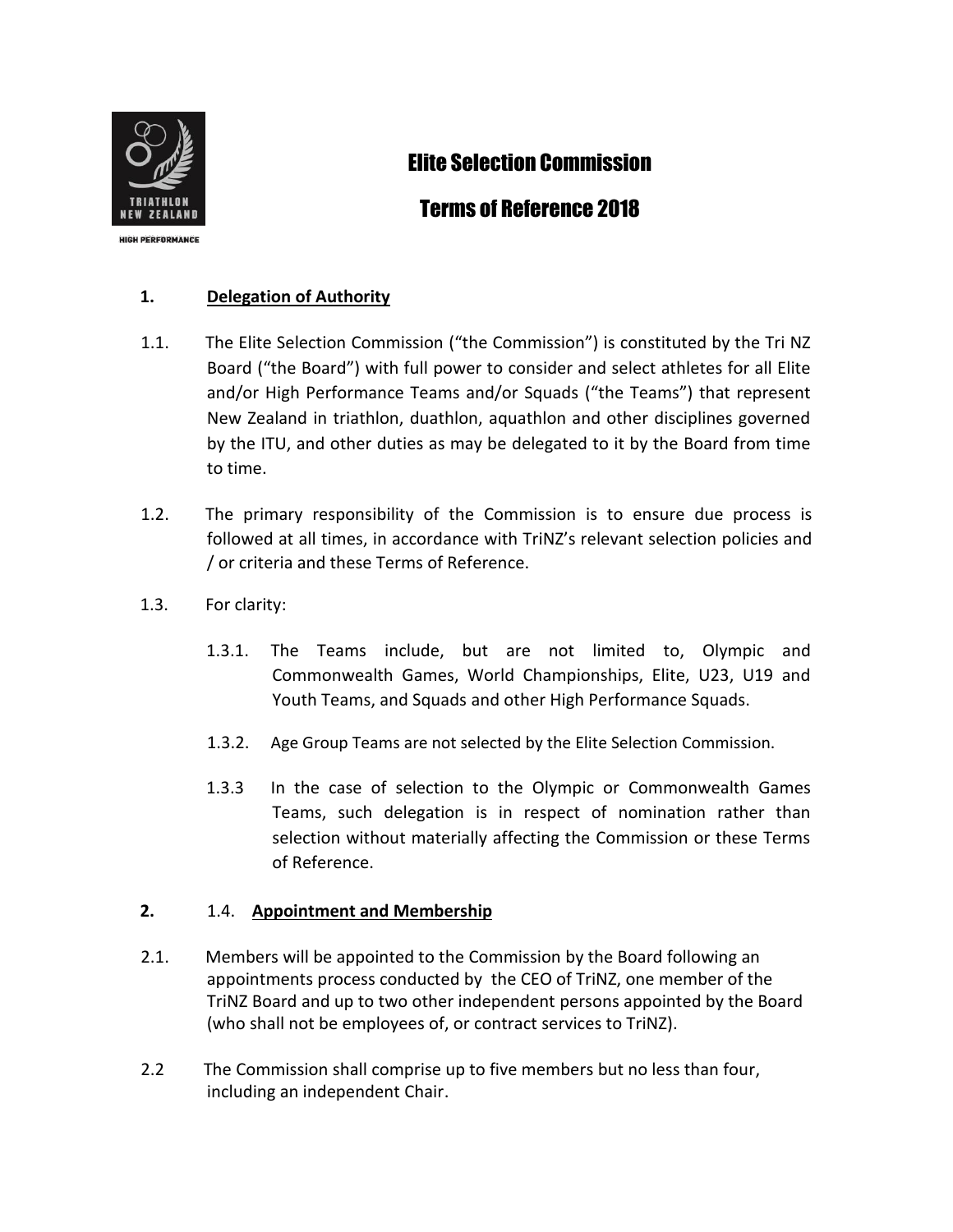- 2.3. Appointment to the Commission is generally for a period of four years. No member may be a member of the Commission for longer than eight (8) years.
- 2.4 The person appointed as Chair is expected to possess skills in leadership, governance, upholding principles, evidence-based decision making, and communication. It is intended that the Chair will not have specific triathlon expertise or relationships within the triathlon community.
- 2.4. The independent members are appointed on the basis of knowledge and understanding of current ITU elite triathlon, triathletes and performance trends, and/ or experience and/or appreciation of sports governing bodies and a capability to up-hold the principles set out in these terms of reference.
- 2.5. To provide the highest calibre of Commission members, the Board of TriNZ will appoint the Chair and members to the Commission after a process of recruitment involving national promotion of the existence of vacancies on the Commission and will undertake a process of interviewing candidates. It is expected that the Board would usually consult with the Independent Chair regarding the other independent members.
- 2.7. The Board has the discretion to remove a member from the Commission at any time for breaching these Terms of Reference or if it believes that the member is acting or has not acted in the best interests of the sport or hs breached TriNZ's code of conduct.

#### **3. Guiding Principles**

- 3.1. The Commission upholds the following Guiding Principles of selection:
	- Openness
	- Fairness
	- Consistency
	- **Transparency**
	- Evidence-based
	- **Accuracy**
	- Rigorous
	- World-class performance-focused
	- Communicative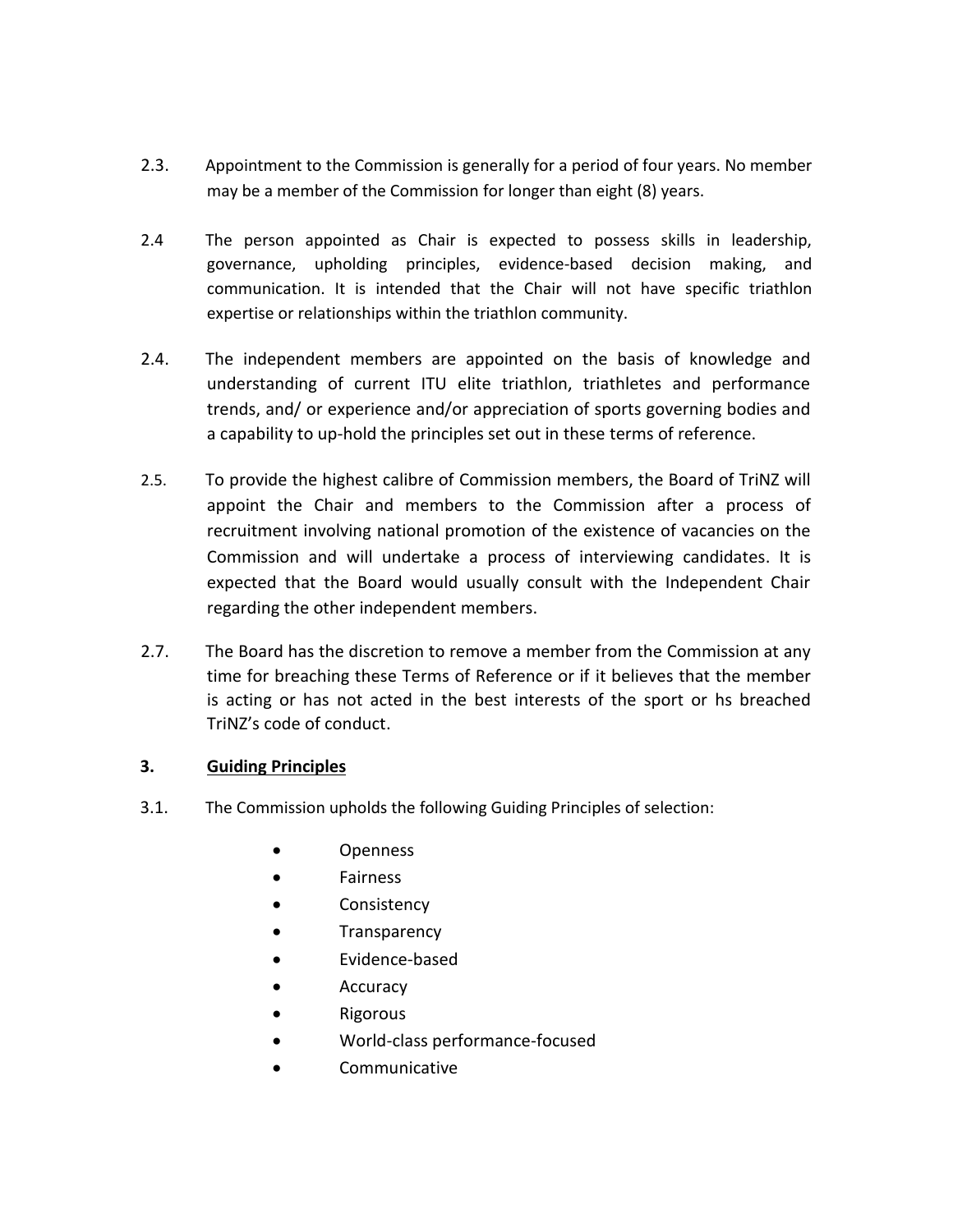- 3.2. In addition, the Chair will establish Operating Principles for members, ordinarily consistent with other Tri NZ Commissions and/or Advisory Groups.
- 3.3. And the Commission will not bring Tri NZ into disrepute in any way.

#### **4. Functions**

- 4.1. The Commission will be be consulted and have an opportunity to provide feedback on selection policies for the selection of the Teams prior to the Board adopting the policies.
- 4.2. The Commission applies selection policies for the overall benefit of Tri NZ.
	- 4.2.1. Tri NZ will ensure the Commission has all relevant information, as is required to make selection decisions in accordance with the relevant policy or policies.
	- 4.2.2. Prior to decision making, the Commission will receive expert recommendations from Tri NZ for consideration.
	- 4.2.3. The Commission will receive guidance from the Board and/or the CEO on any specific processes it should follow, including the format of documentation and reporting of its decisions.
	- 4.2.4. Decisions of the Commission are final under the authority delegated to it in Clause 1, excepting that for Olympic and Commonwealth Games the

Board will formally review Commission processes (not nominations per se) and approve prior to the Board nominating to the NZOC for selection. If the Board does not endorse the process that has been followed by the Board the decision will be handed back to the Commission for reconsideration and no nomination shall be made until the process is approved;

- 4.2.5. Through the Chair, the Commission will document its processes and decisions to the Board for ratification, including supporting evidence.
- 4.3. The Commission is not responsible for hearing appeals of decisions regarding selection or non-selection.

#### **5. Operations**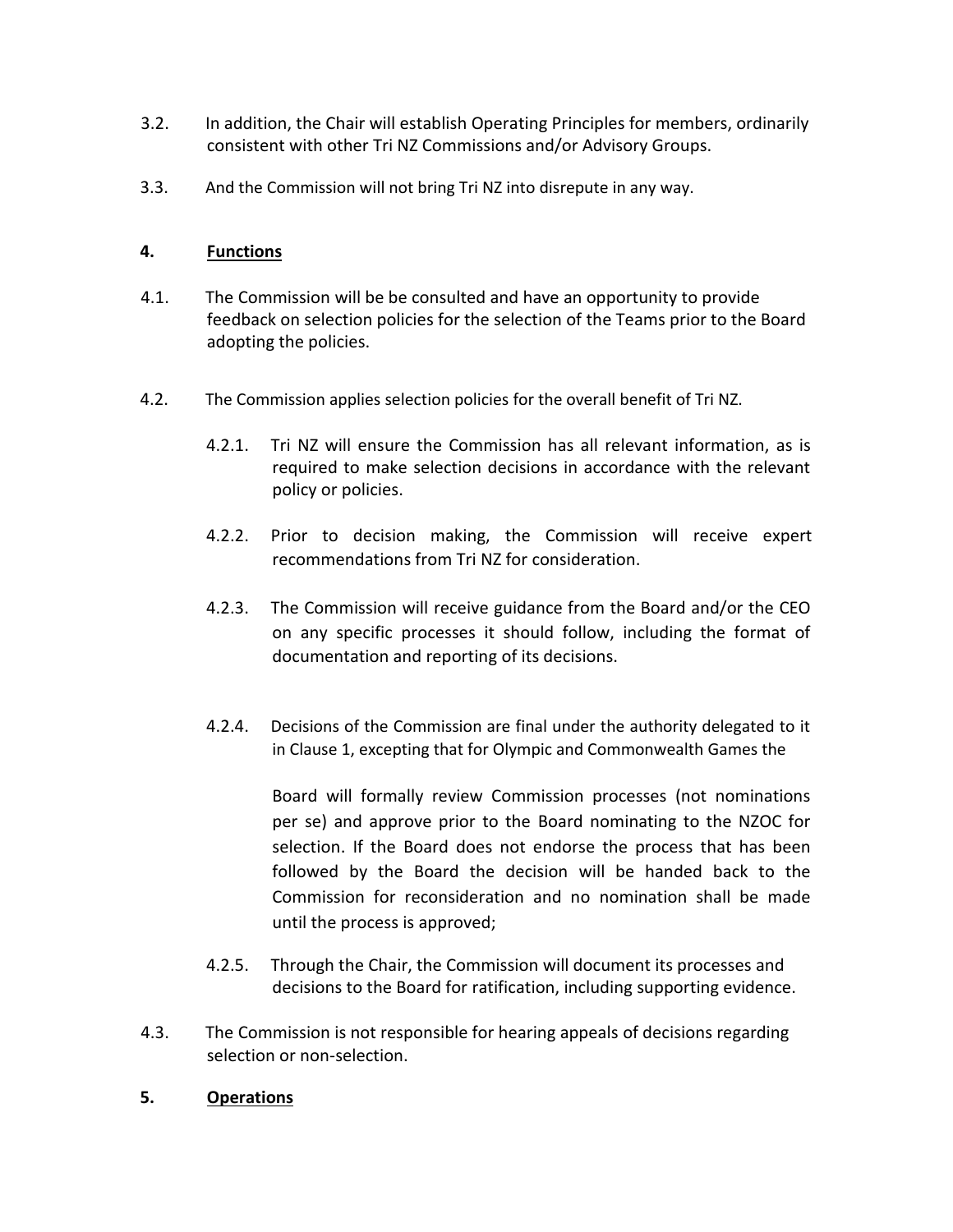- 5.1. All Commission members must contribute to all decisions. Decisions of the Commission will be decided by majority vote. If there is a tie the Chair has the casting vote;
- 5.3. The Commission may convene face to face meetings or will otherwise communicate by email or teleconference as deemed necessary and appropriate by the Chair.
- 5.4. The Chair has overall responsibility for the Commission's processes and performance. Specific responsibilities include:
	- 5.4.1. Ensure the Commission stays within its Terms of Reference, including the Guiding Principles;
	- 5.4.2. Leading meetings and teleconferences to ensure meeting outcomes are achieved;
	- 5.4.3. Ensure appropriate documentation, reporting and communication of all Commission interactions, processes, agreed actions and decisions, including meeting minutes;
	- 5.4.4. Keeping the Chair of the Board appraised of Commission business;
	- 5.4.5. Hold commission members accountable for performance against these Terms of Reference.
- 5.5. If, at any time a member of the Commission believes they have a conflict of interest in carrying out their duties, they will immediately declare such a conflict to the Chair. If necessary the Tri NZ CEO, in conjunction with the Selection Commission Chair, will determine the appropriate course of action in the circumstances which may require the member to abstain from the particular selection decision. All notifications of possible conflict of interest and agreed actions must be recorded in writing, either in meeting minutes or in an email or letter from the affected member to the Commission Chair (or in the case of the Chair , the CEO).
- 5.6. The Commission does not have the authority to incur any expenditure or liability on behalf of Tri NZ without the CEO.